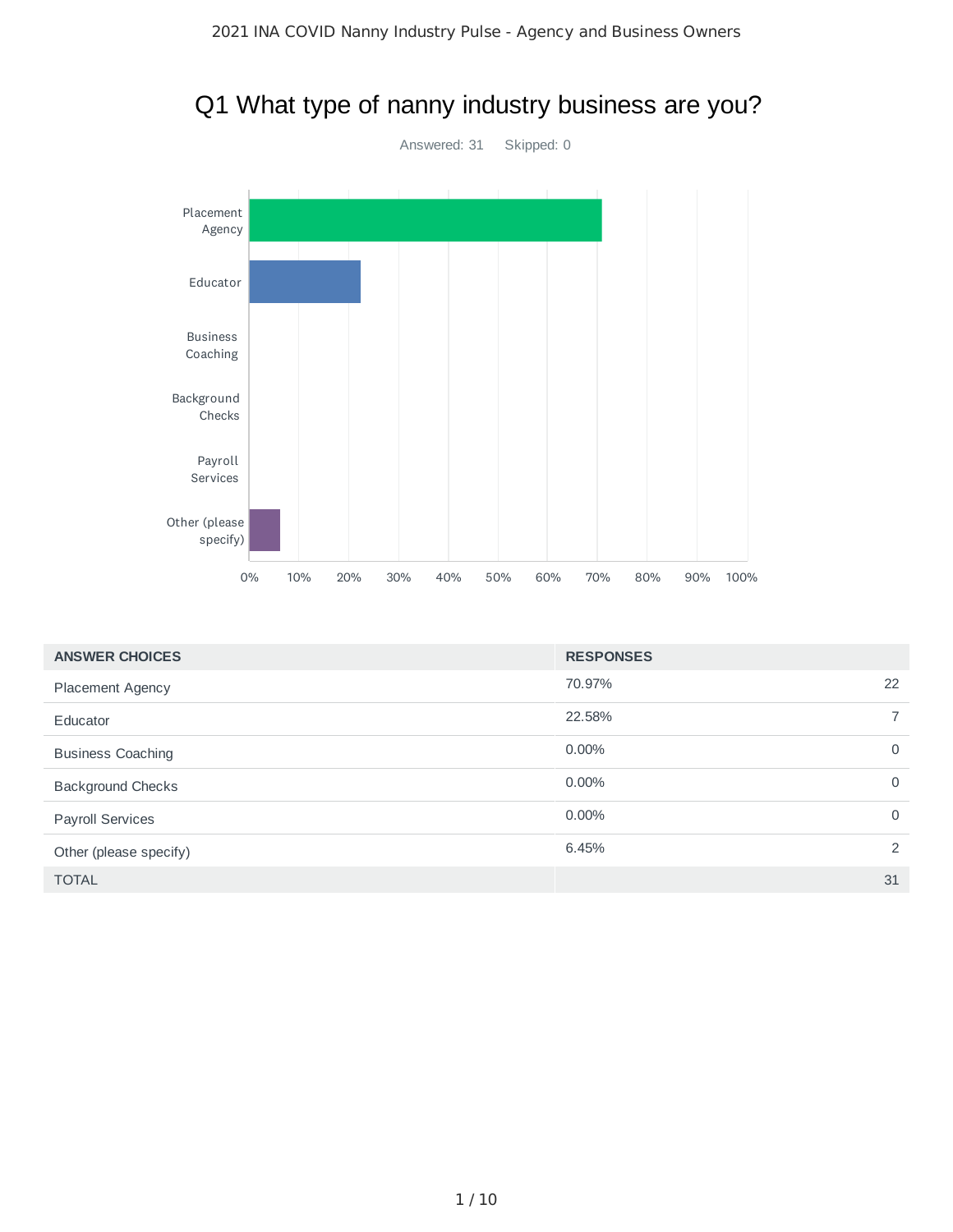

# Q2 How was your companies business at the beginning of 2021?

| <b>ANSWER CHOICES</b>              | <b>RESPONSES</b> |    |
|------------------------------------|------------------|----|
| We had significantly fewer clients | 25,81%           | 8  |
| We had slightly fewer clients      | 16.13%           | 5  |
| Not really any change              | 3.23%            |    |
| We had slightly more clients       | 19.35%           | 6  |
| We had significantly more clients  | 35.48%           | 11 |
| <b>TOTAL</b>                       |                  | 31 |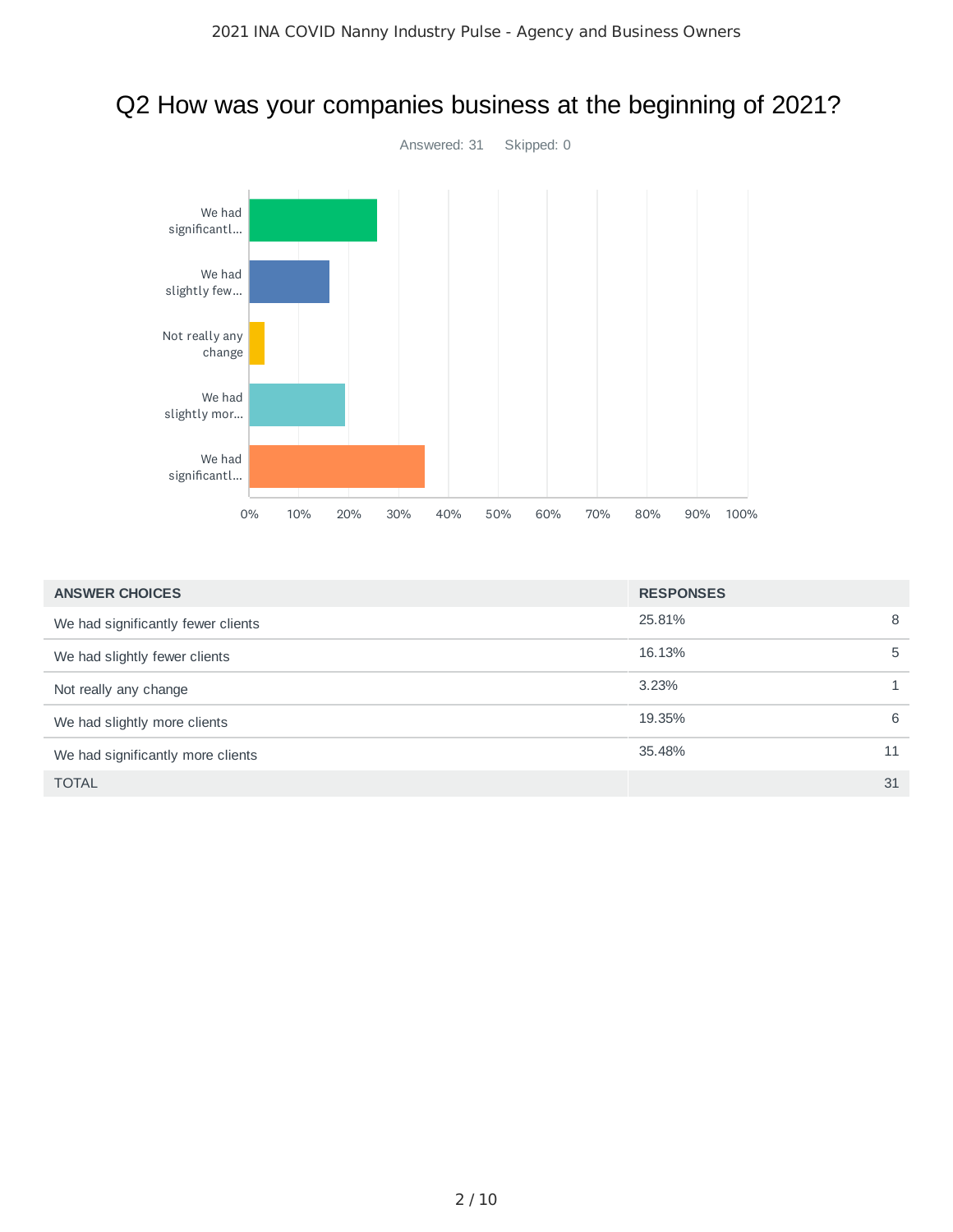

### Q3 How was your company's business the second half of 2021?

| <b>ANSWER CHOICES</b>                          | <b>RESPONSES</b> |    |
|------------------------------------------------|------------------|----|
| We had significantly fewer volume of clients.  | 9.68%            | 3  |
| We had slightly fewer volume of clients        | 9.68%            | 3  |
| Not really any change                          | 19.35%           | 6  |
| We had slightly higher volume of clients       | 25.81%           | 8  |
| We had significantly higher volume of clients. | 35.48%           | 11 |
| <b>TOTAL</b>                                   |                  | 31 |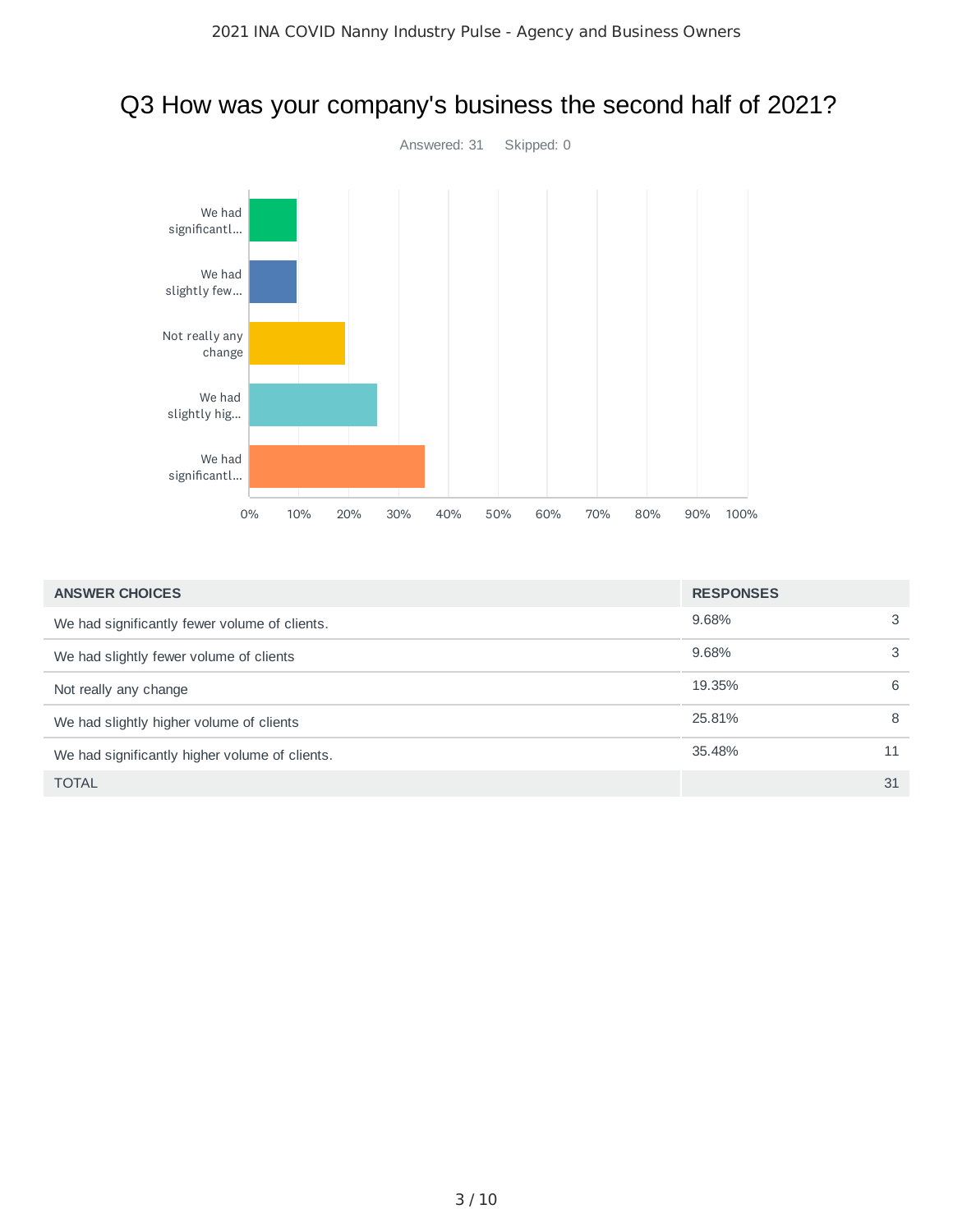

### Q4 How has the pool of job candidates changed in the last year?

| <b>ANSWER CHOICES</b>                                              | <b>RESPONSES</b> |               |
|--------------------------------------------------------------------|------------------|---------------|
| We have had more qualified candidates in 2021 then we did before.  | 6.67%            | $\mathcal{P}$ |
| We have had about the same number of qualified candidates          | 20.00%           | 6             |
| We have had fewer qualified candidates in 2021 then we did before. | 73.33%           | 22            |
| <b>TOTAL</b>                                                       |                  | 30            |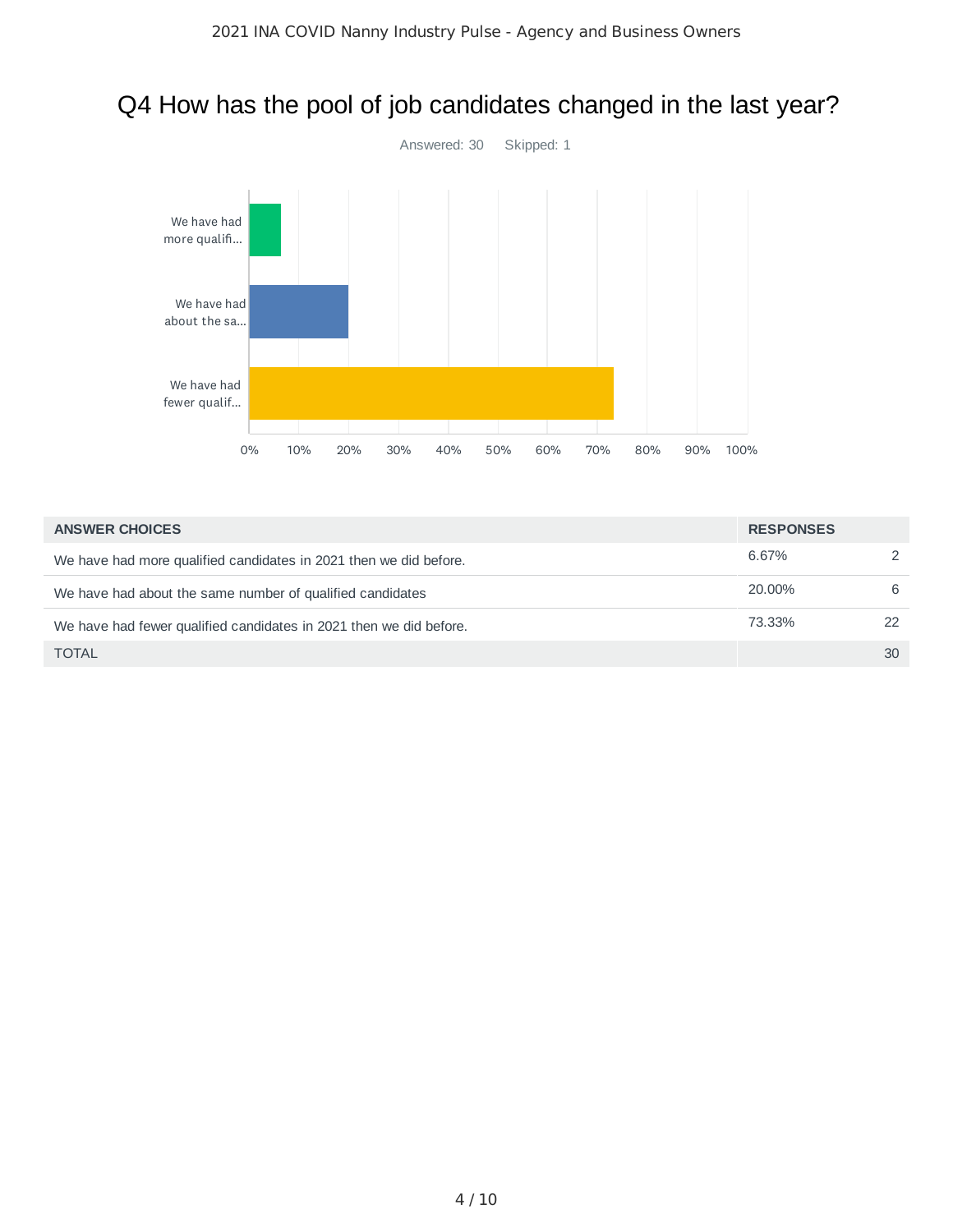#### Q5 Do you feel that you have changed the way you do business in general since the beginning of the pandemic?



| <b>ANSWER CHOICES</b>                               | <b>RESPONSES</b> |    |
|-----------------------------------------------------|------------------|----|
| Yes, the way we do business has drastically changed | 54.84%           | 17 |
| Yes, we have made some minor changes                | 41.94%           | 13 |
| Things have pretty much stayed the same             | 3.23%            |    |
| <b>TOTAL</b>                                        |                  | 31 |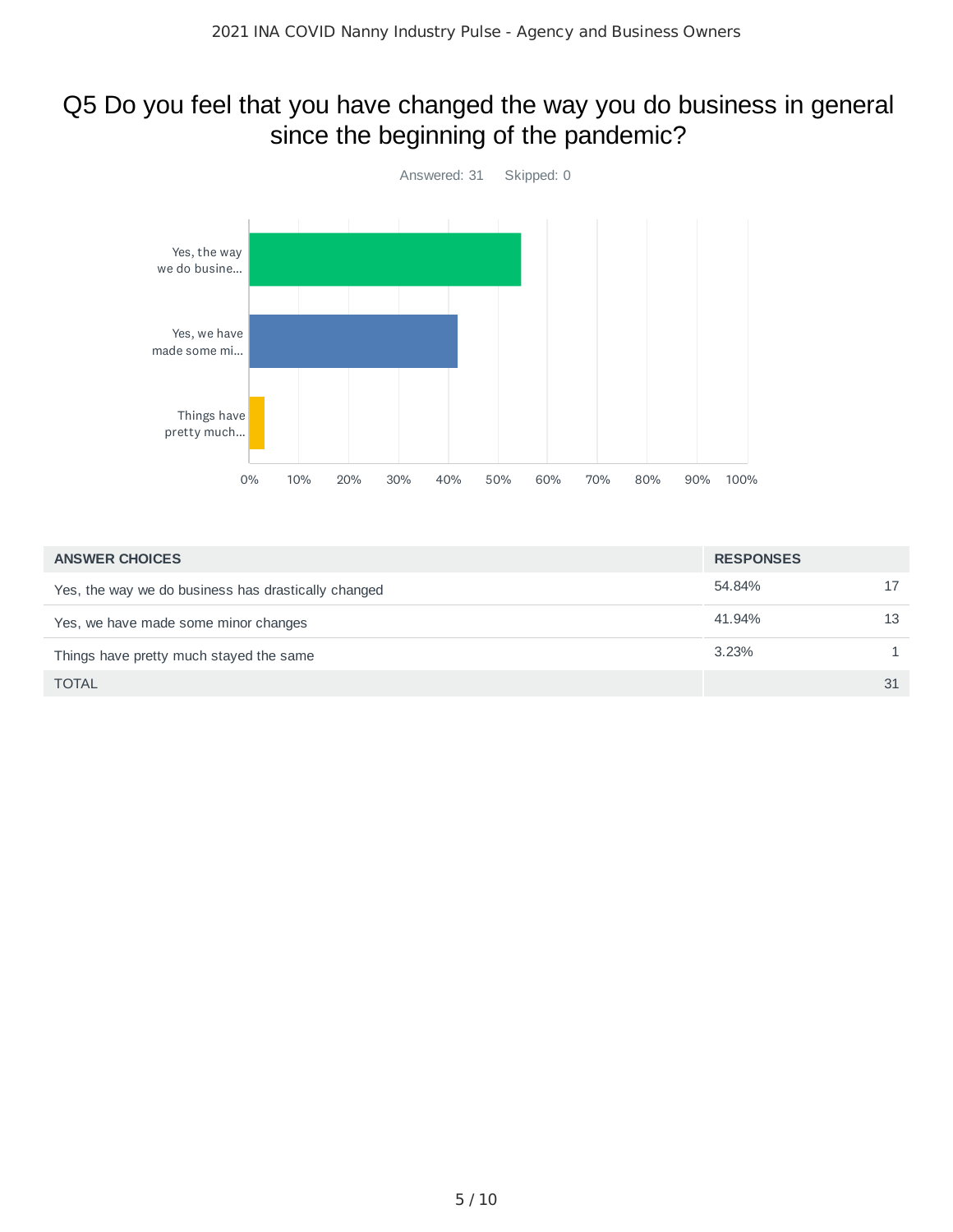#### Q6 How have you changed the way you do business in 2021 in relation to COVID?

Answered: 29 Skipped: 2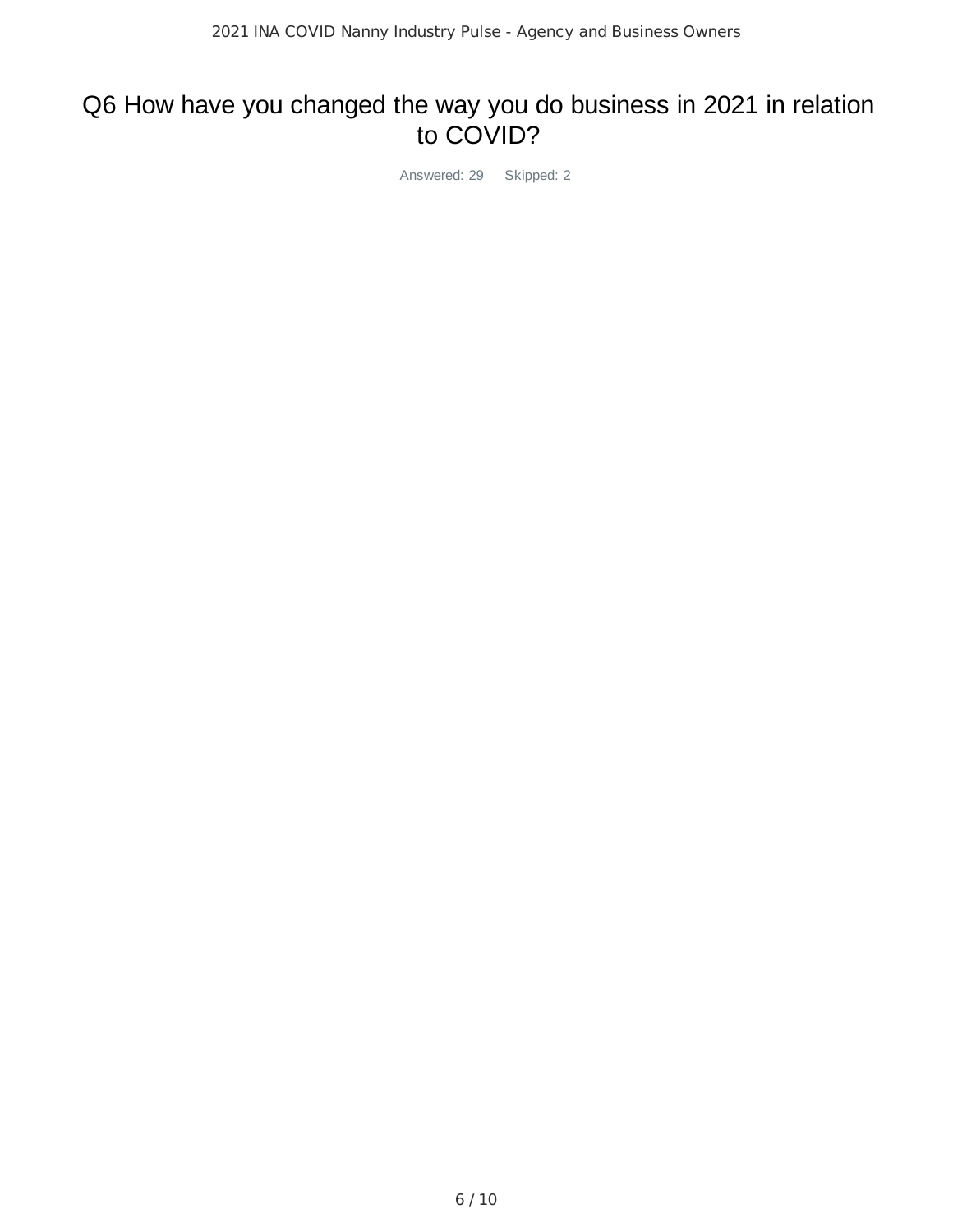### Q7 How concerned are you about the long-term stability of your agency?



| <b>ANSWER CHOICES</b>                                           | <b>RESPONSES</b> |          |
|-----------------------------------------------------------------|------------------|----------|
| am very concerned                                               | 35.48%           | 11       |
| I am mildly concerned                                           | 16.13%           | 5        |
| I don't feel it has effected my long-term stability at all      | 48.39%           | 15       |
| I feel that this pandemic has provided more long-term stability | $0.00\%$         | $\Omega$ |
| <b>TOTAL</b>                                                    |                  | 31       |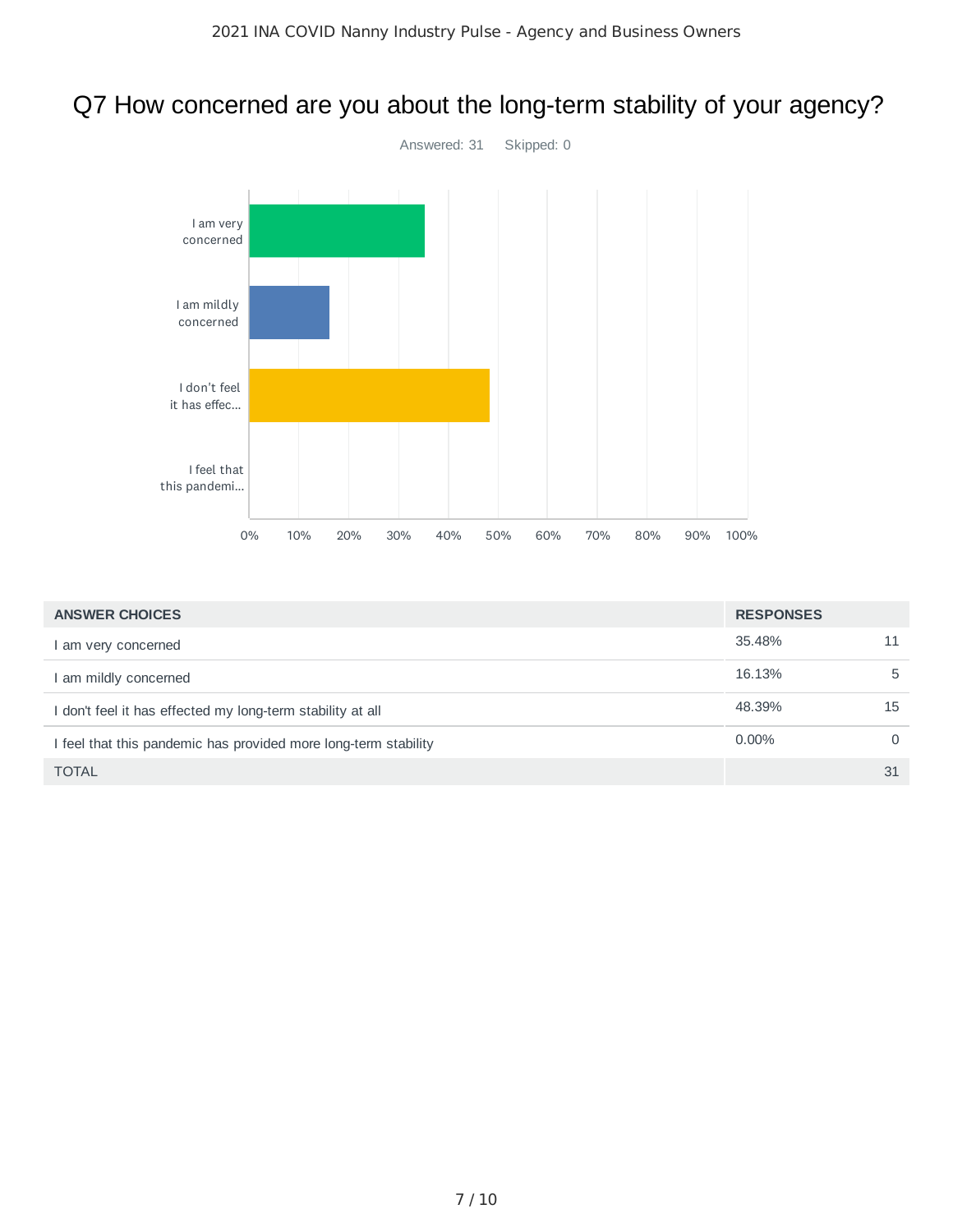## Q8 What lasting or permanent effects do you feel COVID has placed on agencies and businesses in the industry?

Answered: 29 Skipped: 2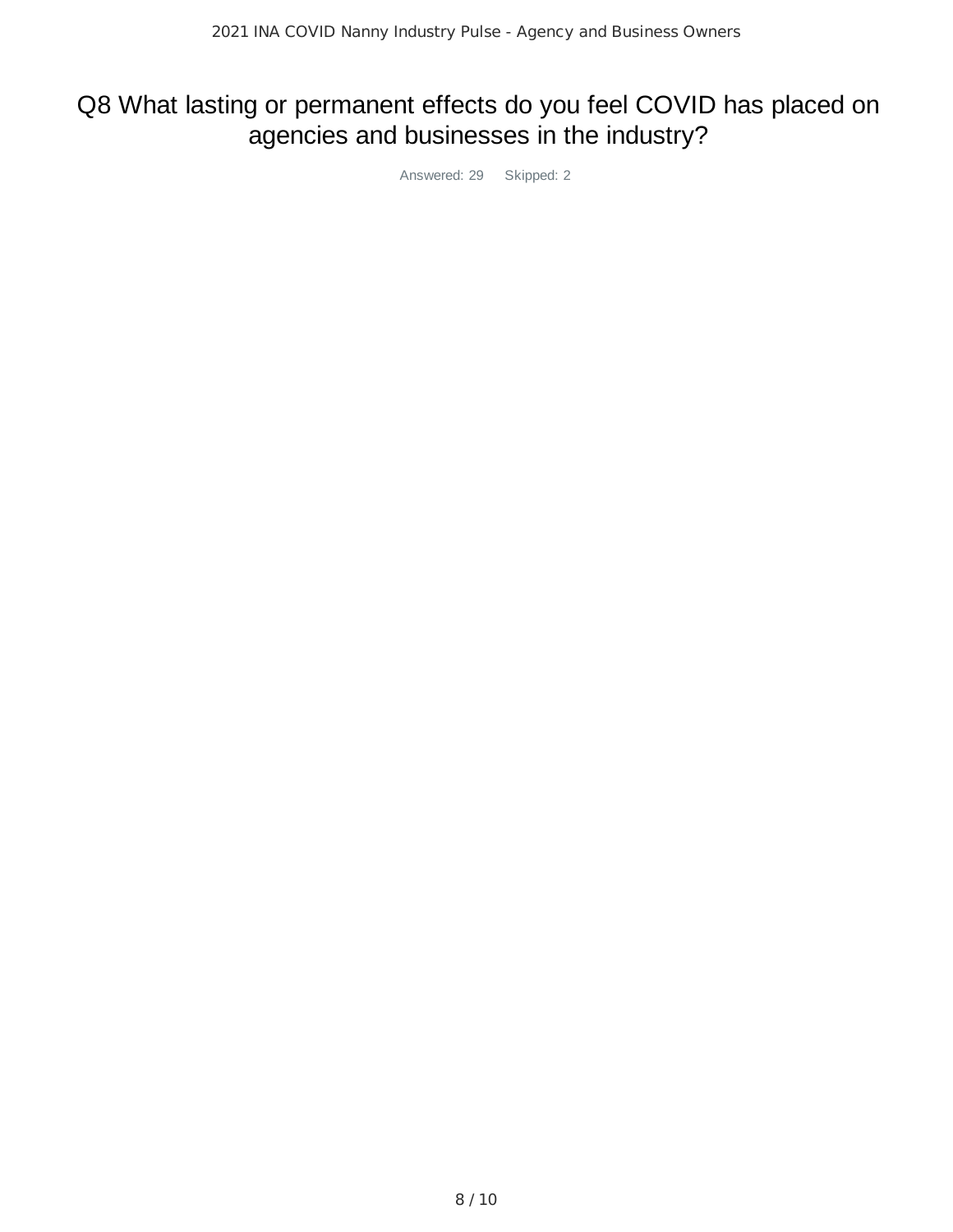### Q9 Has the long-term pandemic affected your personal stress levels?



| <b>ANSWER CHOICES</b>                             | <b>RESPONSES</b> |    |
|---------------------------------------------------|------------------|----|
| Yes, I am feeling extreme stress during this time | 29.03%           | 9  |
| Yes, I have added anxiety                         | 48.39%           | 15 |
| don't feel effected                               | 19.35%           | 6  |
| No, I feel more at peace during this time         | 3.23%            |    |
| <b>TOTAL</b>                                      |                  | 31 |